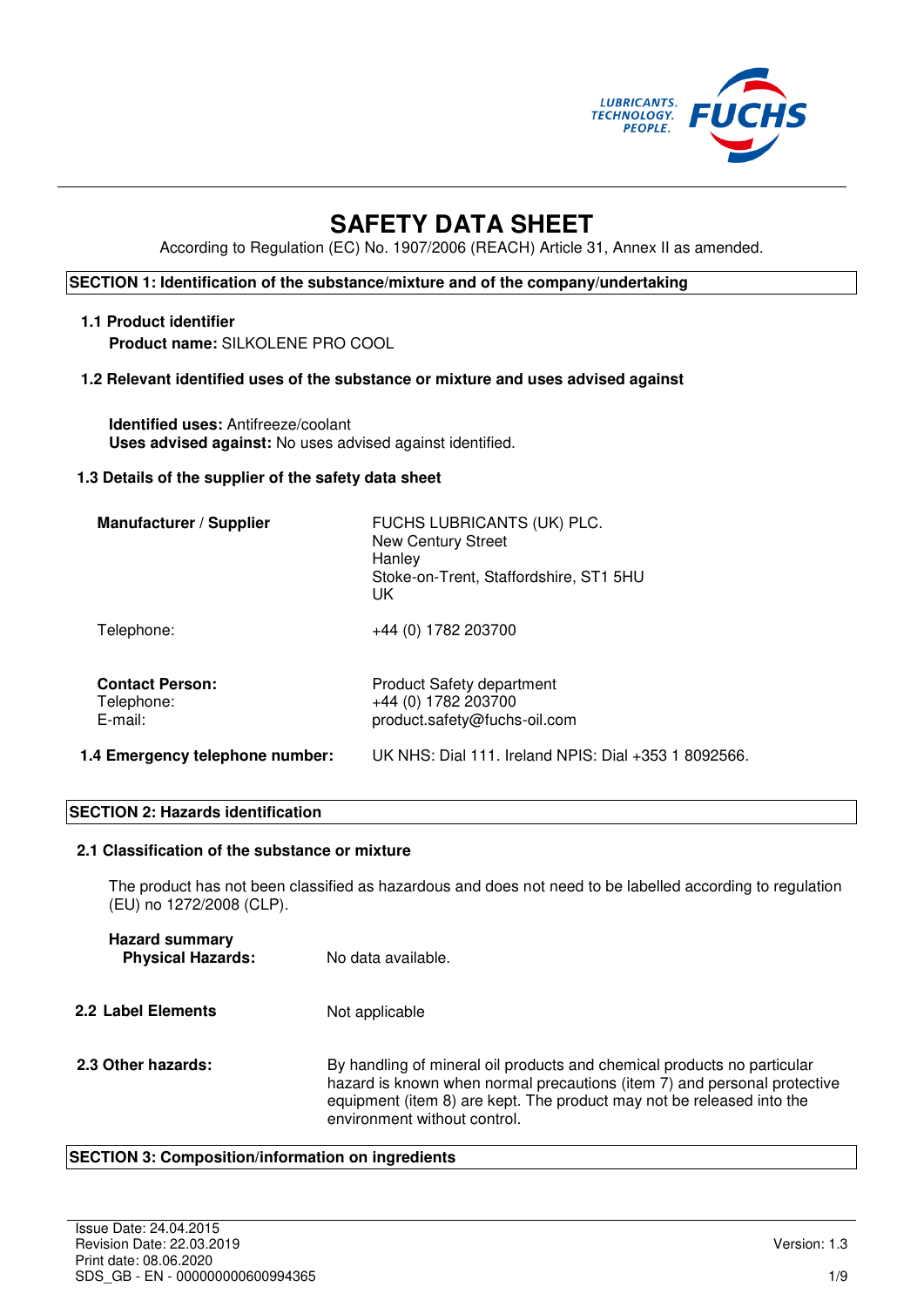

#### **3.2 Mixtures**

| <b>General information:</b> | Antifreezing mixture based on propylene glycol. The components are not<br>hazardous or are below required disclosure limits. |
|-----------------------------|------------------------------------------------------------------------------------------------------------------------------|
|                             |                                                                                                                              |

# **SECTION 4: First aid measures**

|                                                   | General:                                                                             | Instantly remove any clothing soiled by the product.                                                                                                                                                                                                      |
|---------------------------------------------------|--------------------------------------------------------------------------------------|-----------------------------------------------------------------------------------------------------------------------------------------------------------------------------------------------------------------------------------------------------------|
|                                                   | 4.1 Description of first aid measures                                                |                                                                                                                                                                                                                                                           |
|                                                   | Inhalation:                                                                          | Supply fresh air; consult doctor in case of symptoms.                                                                                                                                                                                                     |
|                                                   | Eye contact:                                                                         | Promptly wash eyes with plenty of water while lifting the eye lids.                                                                                                                                                                                       |
| <b>Skin Contact:</b><br>Wash with soap and water. |                                                                                      |                                                                                                                                                                                                                                                           |
|                                                   | Ingestion:                                                                           | Rinse mouth thoroughly.                                                                                                                                                                                                                                   |
|                                                   | 4.2 Most important symptoms<br>and effects, both acute and<br>delayed:               | May cause skin and eye irritation.                                                                                                                                                                                                                        |
|                                                   | 4.3 Indication of any immediate<br>medical attention and<br>special treatment needed | Get medical attention if symptoms occur.                                                                                                                                                                                                                  |
| <b>SECTION 5: Firefighting measures</b>           |                                                                                      |                                                                                                                                                                                                                                                           |
|                                                   | 5.1 Extinguishing media                                                              |                                                                                                                                                                                                                                                           |
|                                                   | Suitable extinguishing<br>media:                                                     | CO2, fire extinguishing powder or fog like water spraying. Extinguish larger<br>fires with alcohol resistant foam or spray water with suitable surfactant<br>added                                                                                        |
|                                                   | <b>Unsuitable extinguishing</b><br>media:                                            | Water with a full water jet.                                                                                                                                                                                                                              |
|                                                   | 5.2 Special hazards arising<br>from the substance or<br>mixture:                     | During fire, gases hazardous to health may be formed.                                                                                                                                                                                                     |
|                                                   | 5.3 Advice for firefighters                                                          |                                                                                                                                                                                                                                                           |
|                                                   | <b>Special fire fighting</b><br>procedures:                                          | Move container from fire area if it can be done without risk. Dispose of fire<br>debris and contaminated fire fighting water inaccordance with official<br>regulations. Collect contaminated fire fighting water separately. It must not<br>enter drains. |
|                                                   | <b>Special protective</b><br>equipment for fire-fighters:                            | Self-contained breathing apparatus and full protective clothing must be<br>worn in case of fire.                                                                                                                                                          |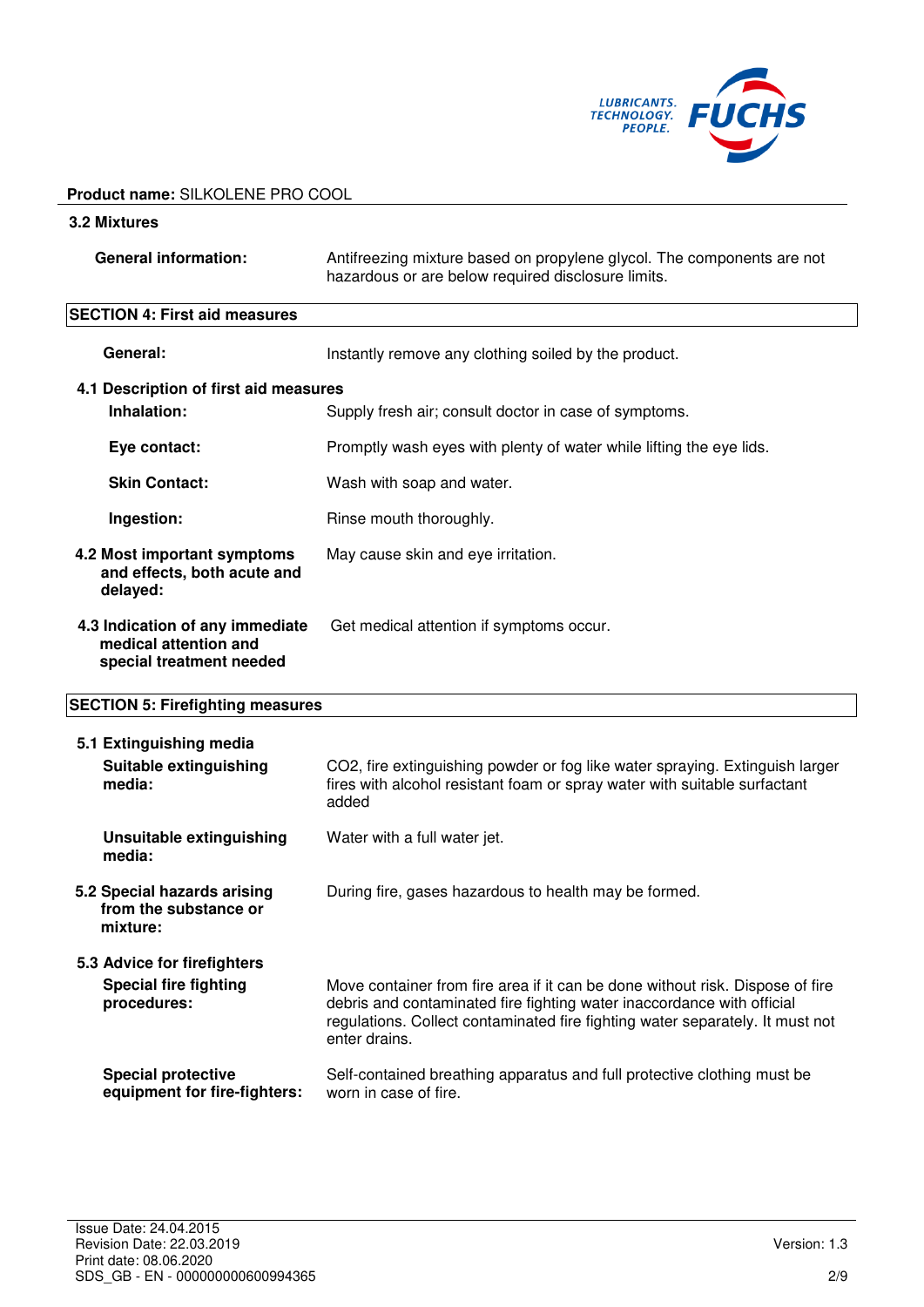

| <b>SECTION 6: Accidental release measures</b>                                  |                                                                                                                                                                                                                                                                                           |
|--------------------------------------------------------------------------------|-------------------------------------------------------------------------------------------------------------------------------------------------------------------------------------------------------------------------------------------------------------------------------------------|
| 6.1 Personal precautions,<br>protective equipment and<br>emergency procedures: | In case of spills, beware of slippery floors and surfaces.                                                                                                                                                                                                                                |
| <b>6.2 Environmental Precautions:</b>                                          | Prevent from spreading (e.g. by binding or oil barriers). Avoid release to the<br>environment. Environmental manager must be informed of all major<br>spillages. Prevent further leakage or spillage if safe to do so. Do not allow<br>to enter drainage system, surface or ground water. |
| 6.3 Methods and material for<br>containment and cleaning<br>up:                | Absorb with liquid-binding material (sand, diatomite, acidbinders, universal<br>binders, sawdust). Dispose of the material collected according to<br>regulations. Stop the flow of material, if this is without risk.                                                                     |
| 6.4 Reference to other<br>sections:                                            | See Section 8 of the SDS for Personal Protective Equipment. See Section<br>7 for information on safe handling See Section 13 for information on<br>disposal.                                                                                                                              |
| <b>SECTION 7: Handling and storage:</b>                                        |                                                                                                                                                                                                                                                                                           |
| 7.1 Precautions for safe<br>handling:                                          | Prevent formation of aerosols. Do not eat, drink or smoke when working<br>with the product. Take usual precautions when handling mineral oil<br>products or chemical products. Observe good industrial hygiene practices.                                                                 |

| including any<br>incompatibilities: | products have to be followed. |
|-------------------------------------|-------------------------------|
| 7.3 Specific end use(s):            | No data available.            |
| <b>Storage Class:</b>               | 10, Combustible liquids       |

Provide adequate ventilation.

#### **SECTION 8: Exposure controls/personal protection**

#### **8.1 Control Parameters**

#### **Occupational Exposure Limits**

**7.2 Conditions for safe storage,** 

| <b>Chemical name</b>                                 | Type | <b>Exposure Limit Values</b> | Source                                                |
|------------------------------------------------------|------|------------------------------|-------------------------------------------------------|
| Propylene glycol -<br>Particulate.                   | TWA  | 10 $mq/m3$                   | UK. EH40 Workplace Exposure Limits (WELs)<br>(122011) |
| Propylene glycol - Total<br>vapour and particulates. | TWA  | 474 mg/m3<br>$150$ ppm       | UK. EH40 Workplace Exposure Limits (WELs)<br>(122011) |

# **8.2 Exposure controls**

**Appropriate engineering controls:** 

Provide adequate ventilation. Ventilation rates should be matched to conditions. If applicable, use process enclosures, local exhaust ventilation, or other engineering controls to maintain airborne levels below recommended exposure limits. If exposure limits have not been established, maintain airborne levels to an acceptable level.

Local regulations concerning handling and storage of waterpolluting

#### **Individual protection measures, such as personal protective equipment**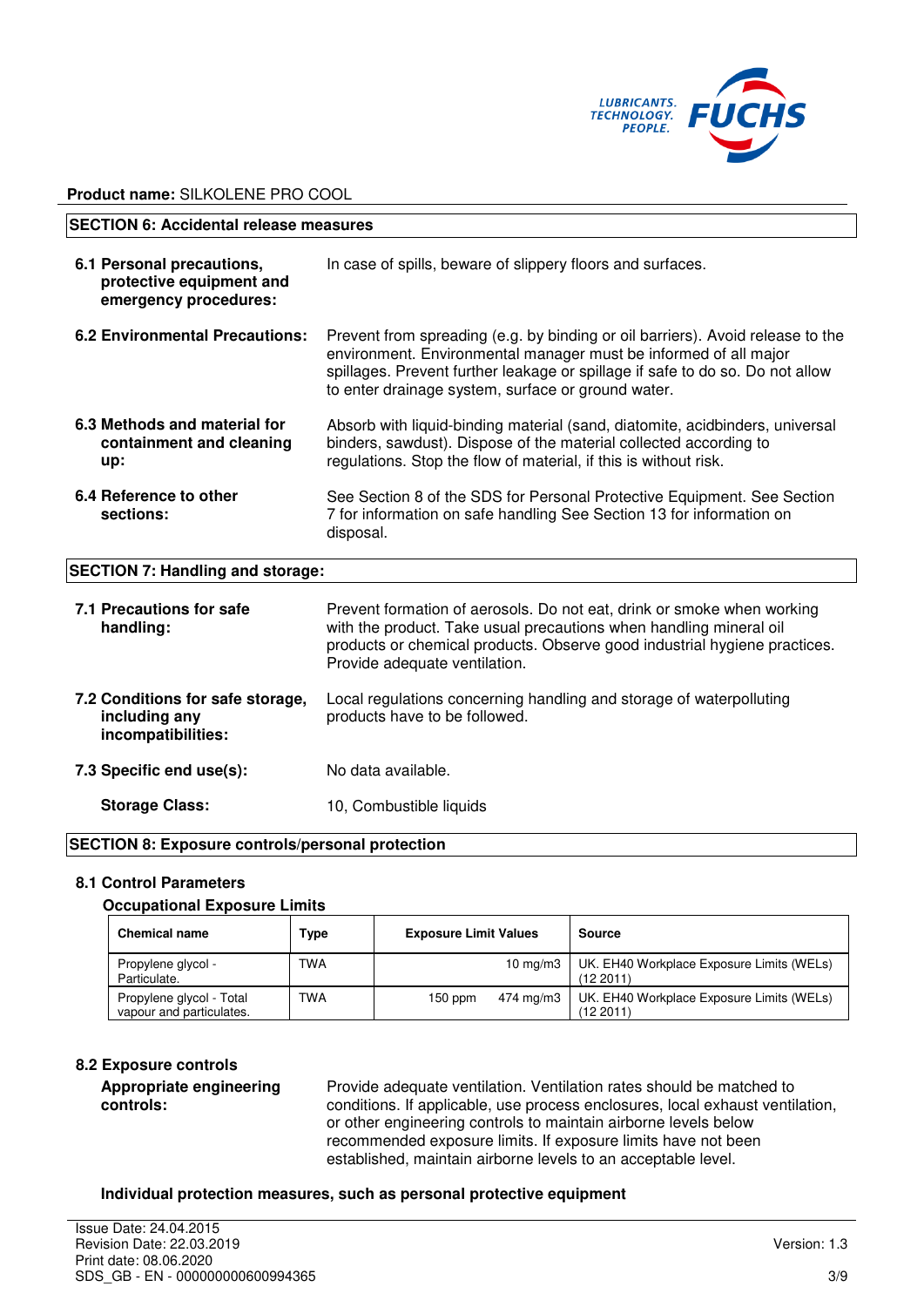

| <b>General information:</b>                       | Wash hands before breaks and after work. Use personal protective<br>equipment as required. Personal protection equipment should be chosen<br>according to the CEN standards and in discussion with the supplier of the<br>personal protective equipment. The usual precautionary measures should<br>be adhered to inhandling the chemicals or the mineral oil products.                                                                                                                                   |
|---------------------------------------------------|-----------------------------------------------------------------------------------------------------------------------------------------------------------------------------------------------------------------------------------------------------------------------------------------------------------------------------------------------------------------------------------------------------------------------------------------------------------------------------------------------------------|
| Eye/face protection:                              | Safety glasses (EN 166) recommended during refilling.                                                                                                                                                                                                                                                                                                                                                                                                                                                     |
| <b>Skin protection</b><br><b>Hand Protection:</b> | Material: Nitrile-butadiene rubber (NBR).<br>Min. Breakthrough time: >= 480 min<br>Recommended thickness of the material: >= 0,38 mm<br>Avoid long-term and repeated skin contact. Suitable gloves can be<br>recommended by the glove supplier. Use skin protection cream for<br>preventive skin protection. Protective gloves, where permitted in acc. to<br>safety directions. The exact break through time has to be found out by the<br>manufacturer of the protective gloves and has to be observed. |
| Other:                                            | Do not carry cleaning cloths impregnated with the product in trouser<br>pockets. Wear suitable protective clothing.                                                                                                                                                                                                                                                                                                                                                                                       |
| <b>Respiratory Protection:</b>                    | Ensure good ventilation/exhaustion at the workplace. Avoid breathing<br>vapour/aerosol.                                                                                                                                                                                                                                                                                                                                                                                                                   |
| <b>Thermal hazards:</b>                           | Not known.                                                                                                                                                                                                                                                                                                                                                                                                                                                                                                |
| <b>Hygiene measures:</b>                          | Always observe good personal hygiene measures, such as washing after<br>handling the material and before eating, drinking, and/or smoking. Routinely<br>wash work clothing to remove contaminants. Discard contaminated<br>footwear that cannot be cleaned.                                                                                                                                                                                                                                               |
| <b>Environmental Controls:</b>                    | No data available.                                                                                                                                                                                                                                                                                                                                                                                                                                                                                        |

# **SECTION 9: Physical and chemical properties**

# **9.1 Information on basic physical and chemical properties**

| liquid                                |
|---------------------------------------|
| liquid                                |
| Blue                                  |
| Mild                                  |
| Not applicable for mixtures           |
| 7,0                                   |
| Not applicable for mixtures           |
| >100 °C                               |
| Not applicable                        |
| Not applicable for mixtures           |
| Value not relevant for classification |
| Value not relevant for classification |
|                                       |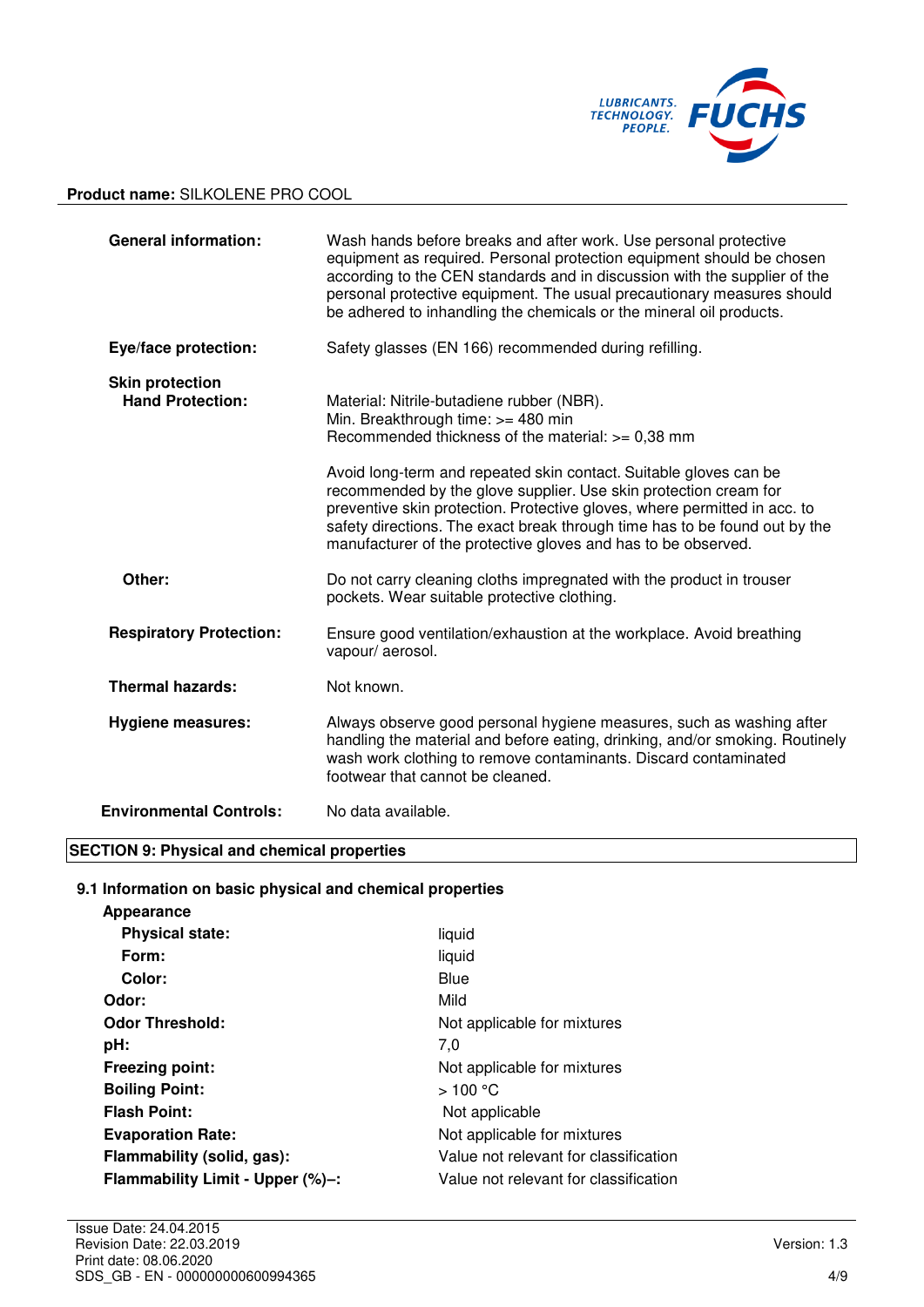

| Vapor pressure:<br>Not applicable for mixtures<br>Vapor density (air=1):<br>Not applicable for mixtures<br>Density:<br>1,04 g/cm3 $(15 °C)$<br>Solubility(ies)<br><b>Solubility in Water:</b><br>Soluble<br>Solubility (other):<br>No data available.<br>Partition coefficient (n-octanol/water):<br>Not applicable for mixtures<br><b>Autoignition Temperature:</b><br>Value not relevant for classification<br><b>Decomposition Temperature:</b><br>Value not relevant for classification<br><b>Flow time</b><br>Value not relevant for classification<br><b>Explosive properties:</b><br>Value not relevant for classification<br><b>Oxidizing properties:</b><br>Value not relevant for classification<br>No data available. | Flammability Limit - Lower (%)-: | Value not relevant for classification |
|----------------------------------------------------------------------------------------------------------------------------------------------------------------------------------------------------------------------------------------------------------------------------------------------------------------------------------------------------------------------------------------------------------------------------------------------------------------------------------------------------------------------------------------------------------------------------------------------------------------------------------------------------------------------------------------------------------------------------------|----------------------------------|---------------------------------------|
|                                                                                                                                                                                                                                                                                                                                                                                                                                                                                                                                                                                                                                                                                                                                  |                                  |                                       |
|                                                                                                                                                                                                                                                                                                                                                                                                                                                                                                                                                                                                                                                                                                                                  |                                  |                                       |
|                                                                                                                                                                                                                                                                                                                                                                                                                                                                                                                                                                                                                                                                                                                                  |                                  |                                       |
|                                                                                                                                                                                                                                                                                                                                                                                                                                                                                                                                                                                                                                                                                                                                  |                                  |                                       |
|                                                                                                                                                                                                                                                                                                                                                                                                                                                                                                                                                                                                                                                                                                                                  |                                  |                                       |
|                                                                                                                                                                                                                                                                                                                                                                                                                                                                                                                                                                                                                                                                                                                                  |                                  |                                       |
|                                                                                                                                                                                                                                                                                                                                                                                                                                                                                                                                                                                                                                                                                                                                  |                                  |                                       |
|                                                                                                                                                                                                                                                                                                                                                                                                                                                                                                                                                                                                                                                                                                                                  |                                  |                                       |
|                                                                                                                                                                                                                                                                                                                                                                                                                                                                                                                                                                                                                                                                                                                                  |                                  |                                       |
|                                                                                                                                                                                                                                                                                                                                                                                                                                                                                                                                                                                                                                                                                                                                  |                                  |                                       |
|                                                                                                                                                                                                                                                                                                                                                                                                                                                                                                                                                                                                                                                                                                                                  |                                  |                                       |
|                                                                                                                                                                                                                                                                                                                                                                                                                                                                                                                                                                                                                                                                                                                                  |                                  |                                       |
|                                                                                                                                                                                                                                                                                                                                                                                                                                                                                                                                                                                                                                                                                                                                  | 9.2 Other information            |                                       |

# **SECTION 10: Stability and reactivity**

| 10.1 Reactivity:                                 | Stable under normal use conditions.                                                                |
|--------------------------------------------------|----------------------------------------------------------------------------------------------------|
| <b>10.2 Chemical Stability:</b>                  | Stable under normal use conditions.                                                                |
| 10.3 Possibility of hazardous<br>reactions:      | Stable under normal use conditions.                                                                |
| 10.4 Conditions to avoid:                        | Stable under normal use conditions.                                                                |
| 10.5 Incompatible Materials:                     | Strong oxidizing substances. Strong acids. Strong bases.                                           |
| 10.6 Hazardous Decomposition<br><b>Products:</b> | Thermal decomposition or combustion may liberate carbon oxides and<br>other toxic gases or vapors. |

# **SECTION 11: Toxicological information**

# **11.1 Information on toxicological effects**

| <b>Acute toxicity</b>            |                                                            |
|----------------------------------|------------------------------------------------------------|
| Oral<br>Product:                 | Not classified for acute toxicity based on available data. |
| Dermal<br>Product:<br>Inhalation | Not classified for acute toxicity based on available data. |
| <b>Product:</b>                  | Not classified for acute toxicity based on available data. |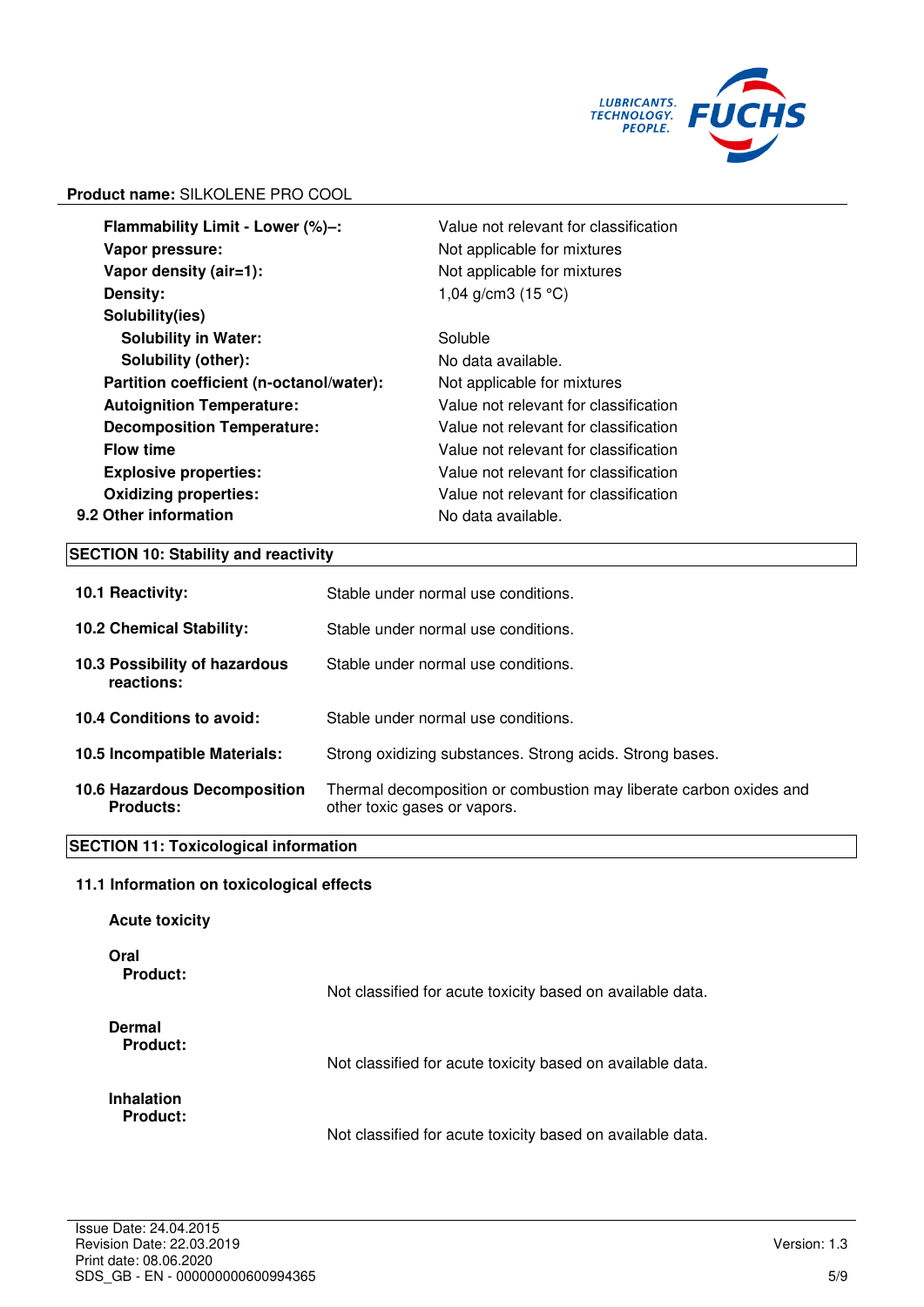

| <b>Skin Corrosion/Irritation:</b><br>Product:                | Based on available data, the classification criteria are not met.                                                                                                                     |  |  |  |
|--------------------------------------------------------------|---------------------------------------------------------------------------------------------------------------------------------------------------------------------------------------|--|--|--|
| <b>Product:</b>                                              | <b>Serious Eye Damage/Eye Irritation:</b><br>Based on available data, the classification criteria are not met.                                                                        |  |  |  |
| <b>Respiratory or Skin Sensitization:</b><br><b>Product:</b> | Skin sensitizer: Based on available data, the classification criteria are not<br>met.<br>Respiratory sensitizer: Based on available data, the classification criteria<br>are not met. |  |  |  |
| <b>Germ Cell Mutagenicity</b><br><b>Product:</b>             | Based on available data, the classification criteria are not met.                                                                                                                     |  |  |  |
| Carcinogenicity<br><b>Product:</b>                           | Based on available data, the classification criteria are not met.                                                                                                                     |  |  |  |
| <b>Reproductive toxicity</b><br><b>Product:</b>              | Based on available data, the classification criteria are not met.                                                                                                                     |  |  |  |
| <b>Product:</b>                                              | <b>Specific Target Organ Toxicity - Single Exposure</b><br>Based on available data, the classification criteria are not met.                                                          |  |  |  |
| <b>Product:</b>                                              | <b>Specific Target Organ Toxicity - Repeated Exposure</b><br>Based on available data, the classification criteria are not met.                                                        |  |  |  |
| <b>Aspiration Hazard</b><br>Product:                         | Based on available data, the classification criteria are not met.                                                                                                                     |  |  |  |
| Other adverse effects:                                       | No data available.                                                                                                                                                                    |  |  |  |
| <b>SECTION 12: Ecological information</b>                    |                                                                                                                                                                                       |  |  |  |
| 12.1 Toxicity                                                |                                                                                                                                                                                       |  |  |  |
| <b>Acute toxicity</b><br><b>Product:</b>                     | Based on available data, the classification criteria are not met.                                                                                                                     |  |  |  |
| <b>Chronic ToxicityProduct:</b>                              | Based on available data, the classification criteria are not met.                                                                                                                     |  |  |  |
| 12.2 Persistence and Degradability                           |                                                                                                                                                                                       |  |  |  |
| <b>Biodegradation</b><br><b>Product:</b>                     | Not applicable for mixtures                                                                                                                                                           |  |  |  |
| 12.3 Bioaccumulative potential<br>Product:                   | Not applicable for mixtures                                                                                                                                                           |  |  |  |
| 12.4 Mobility in soil:<br><b>Product:</b>                    | Not applicable for mixtures                                                                                                                                                           |  |  |  |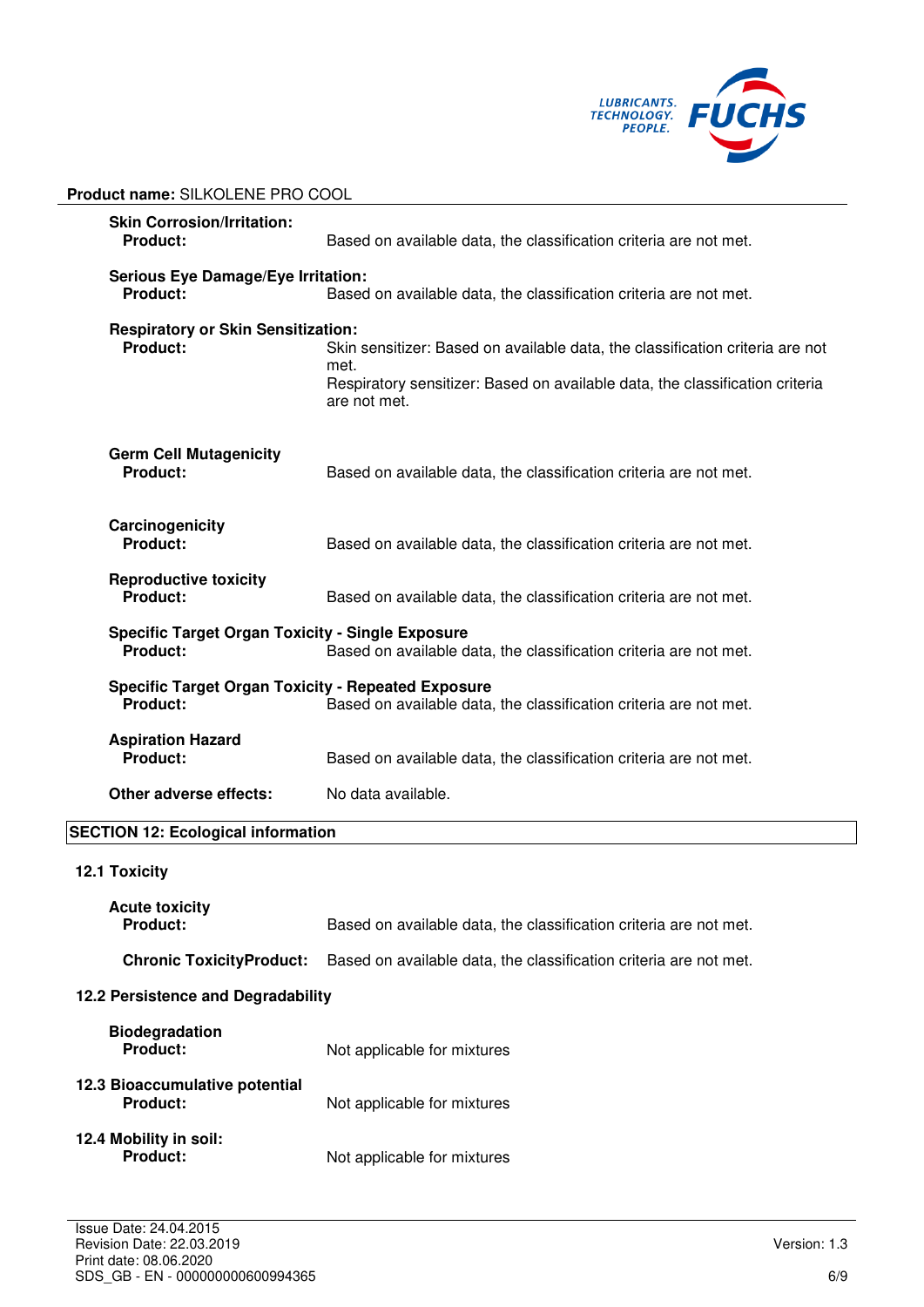

| 12.5 Results of PBT and vPvB<br>assessment: | The product does not contain any substances fulfilling the PBT/vPvB criteria.                                                                                                                |  |  |  |
|---------------------------------------------|----------------------------------------------------------------------------------------------------------------------------------------------------------------------------------------------|--|--|--|
| 12.6 Other adverse effects:                 | No data available.                                                                                                                                                                           |  |  |  |
| <b>Water Hazard Class</b><br>(WGK):         | WGK 1: slightly water-endangering.                                                                                                                                                           |  |  |  |
| <b>SECTION 13: Disposal considerations</b>  |                                                                                                                                                                                              |  |  |  |
| 13.1 Waste treatment methods                |                                                                                                                                                                                              |  |  |  |
| <b>General information:</b>                 | Dispose in accordance with all applicable regulations.                                                                                                                                       |  |  |  |
| <b>Disposal methods:</b>                    | Do not empty into drains; dispose of this material and its container in a safe<br>way. When storing used products, ensure that the waste categories and<br>mixing instructions are observed. |  |  |  |
| <b>European Waste Codes</b>                 |                                                                                                                                                                                              |  |  |  |

16 01 14\*: antifreeze fluids containing dangerous substances

### **SECTION 14: Transport information**

#### **ADR/RID**

| 14.1 UN Number:                    |                     |
|------------------------------------|---------------------|
| 14.2 UN Proper Shipping Name:      |                     |
| 14.3 Transport Hazard Class(es)    |                     |
| Class:                             | Non-dangerous goods |
| $Label(s)$ :                       |                     |
| Hazard No. (ADR):                  |                     |
| Tunnel restriction code:           |                     |
| 14.4 Packing Group:                |                     |
| 14.5 Environmental hazards:        |                     |
| 14.6 Special precautions for user: |                     |
| <b>ADN</b>                         |                     |
|                                    |                     |
| 14.1 UN Number:                    |                     |
| 14.2 UN Proper Shipping Name:      |                     |
| 14.3 Transport Hazard Class(es)    |                     |
| Class:                             | Non-dangerous goods |
| Label(s):                          |                     |
| 14.3 Packing Group:                |                     |
| 14.5 Environmental hazards:        |                     |
| 14.6 Special precautions for user: |                     |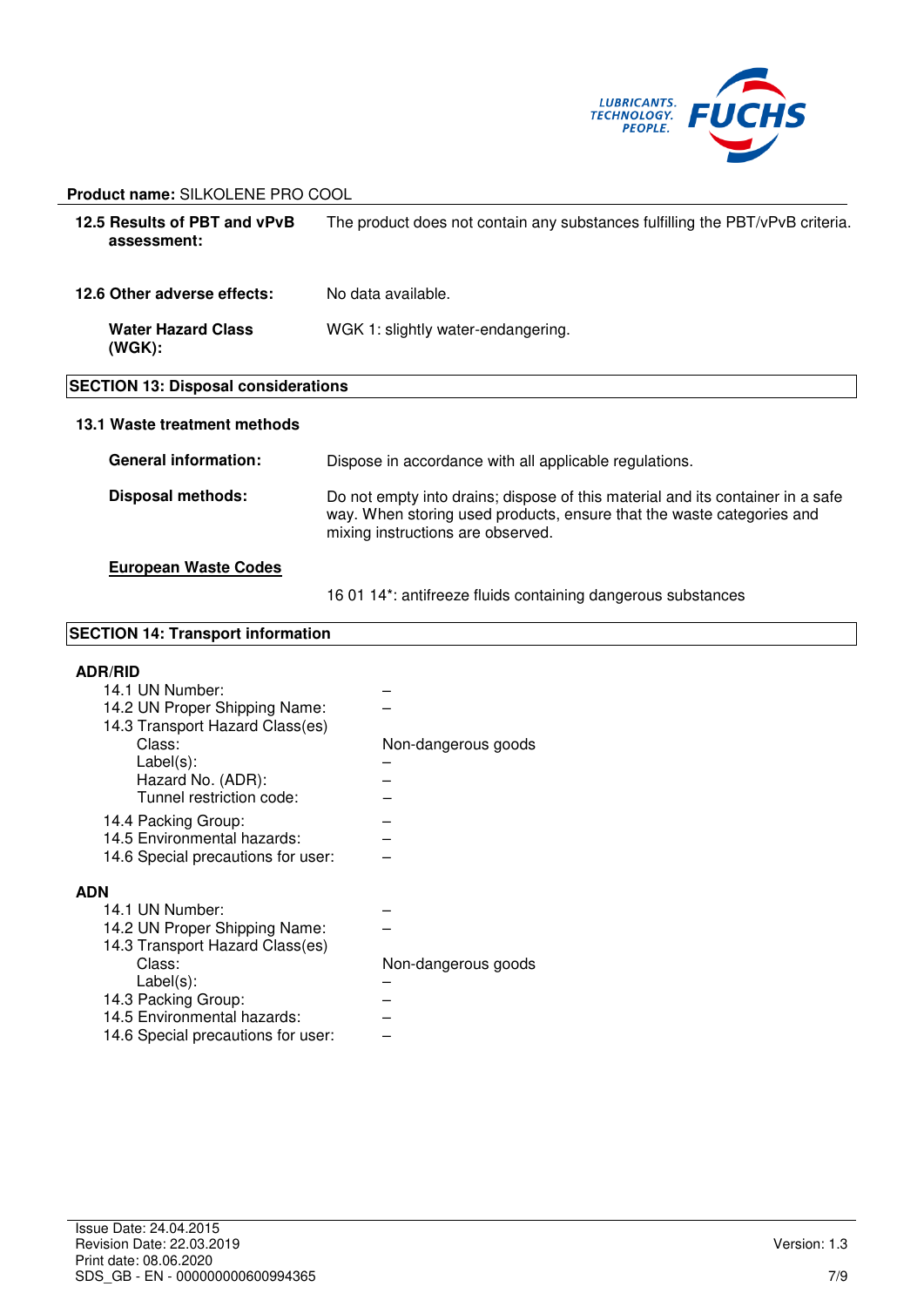

|      | <b>IMDG</b>                        |                     |
|------|------------------------------------|---------------------|
|      | 14.1 UN Number:                    |                     |
|      | 14.2 UN Proper Shipping Name:      |                     |
|      | 14.3 Transport Hazard Class(es)    |                     |
|      | Class:                             | Non-dangerous goods |
|      | $Label(s)$ :                       |                     |
|      | EmS No.:                           |                     |
|      | 14.3 Packing Group:                |                     |
|      | 14.5 Environmental hazards:        |                     |
|      | 14.6 Special precautions for user: |                     |
|      |                                    |                     |
| ΙΑΤΑ |                                    |                     |
|      | 14.1 UN Number:                    |                     |
|      | 14.2 Proper Shipping Name:         |                     |
|      | 14.3 Transport Hazard Class(es):   |                     |
|      | Class:                             | Non-dangerous goods |
|      | $Label(s)$ :                       |                     |
|      | 14.4 Packing Group:                |                     |
|      | 14.5 Environmental hazards:        |                     |
|      | 14.6 Special precautions for user: |                     |
|      |                                    |                     |

**14.7 Transport in bulk according to Annex II of MARPOL and the IBC Code**: Not applicable.

#### **SECTION 15: Regulatory information**

**15.1 Safety, health and environmental regulations/legislation specific for the substance or mixture:**

#### **EU Regulations**

**Regulation (EC) No. 2037/2000 Substances that deplete the ozone layer:** none

**Regulation (EC) No. 850/2004 on persistent organic pollutants:** none

**15.2 Chemical safety assessment:**  No Chemical Safety Assessment has been carried out.

#### **DIRECTIVE 2012/18/EU (SEVESO III) on the control of major-accident hazards involving dangerous substances**

The product does not fall into the scope of the SEVESO III Directive.

# **SECTION 16: Other information**

**Revision Information:** Vertical lines in the margin indicate an amendment.

#### **Wording of the H-statements in section 2 and 3**

none

**Other information:** The classification complies with the current EU lists; however, it has been supplemented with expert literature information and information provided by/about our company. It was derived from the test data and/or the application of the conventional method.